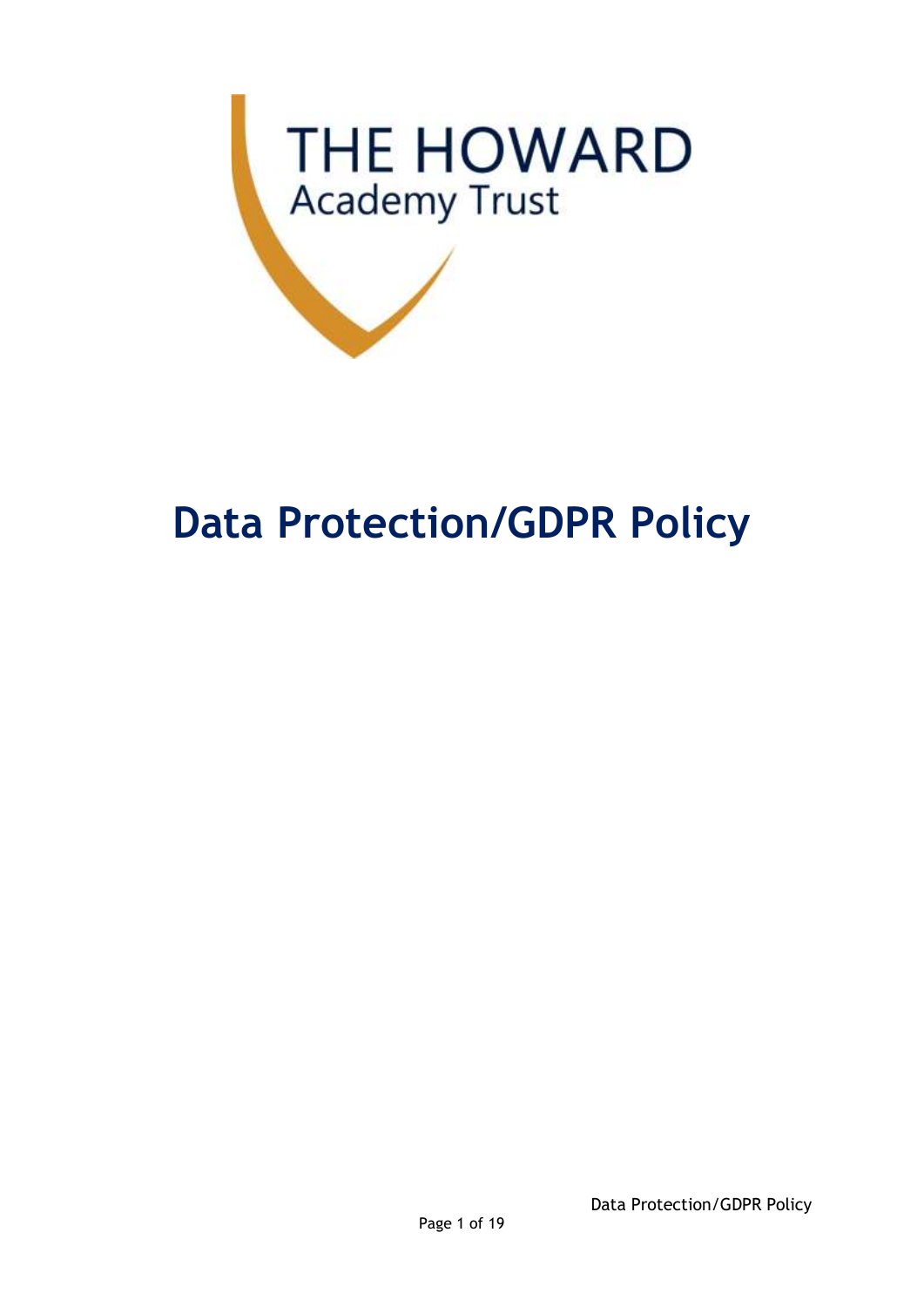### **Document Management Information**

| Applicable to:                    | All staff in all Academies and Central Support Services<br>including individuals employed by the Trust and agency staff.<br>All Members and Trustees. |  |
|-----------------------------------|-------------------------------------------------------------------------------------------------------------------------------------------------------|--|
| <b>Dissemination:</b>             | The policy will be available to staff via the Trust's Policy<br>Centre and website                                                                    |  |
| Training:                         | On request                                                                                                                                            |  |
| <b>Review Frequency:</b>          | The policy will be reviewed biennially. The policy will be<br>reviewed earlier if needed in the light of new evidence,<br>legislation and guidance    |  |
| <b>Policy Author:</b>             | James Nash - Trust Data Manager                                                                                                                       |  |
| <b>Executive Policy</b><br>Owner: | Owen McColgan - Chief Executive                                                                                                                       |  |
| Approval by:                      | Level 3 - Chief Executive Approval                                                                                                                    |  |
| <b>Approval Date:</b>             | September 2021                                                                                                                                        |  |
| <b>Next Review Date:</b>          | <b>July 2023</b>                                                                                                                                      |  |

## **Revision History**

| <b>Document Version</b> | <b>Description of Revision</b> | Date Approved  |
|-------------------------|--------------------------------|----------------|
| V1.0                    | Policy approved by CEO         | September 2021 |
|                         |                                |                |
|                         |                                |                |
|                         |                                |                |
|                         |                                |                |
|                         |                                |                |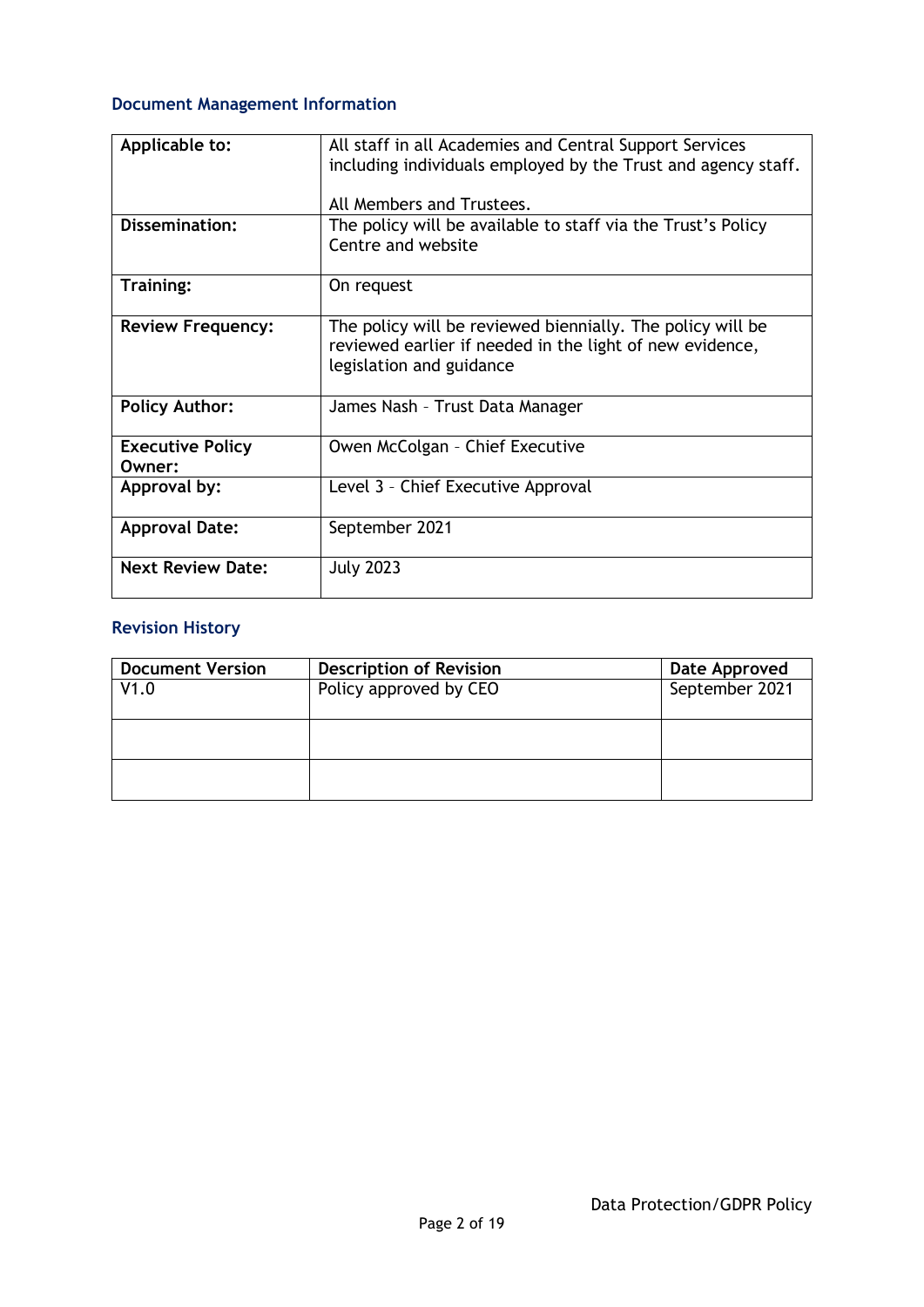# **Table of Contents**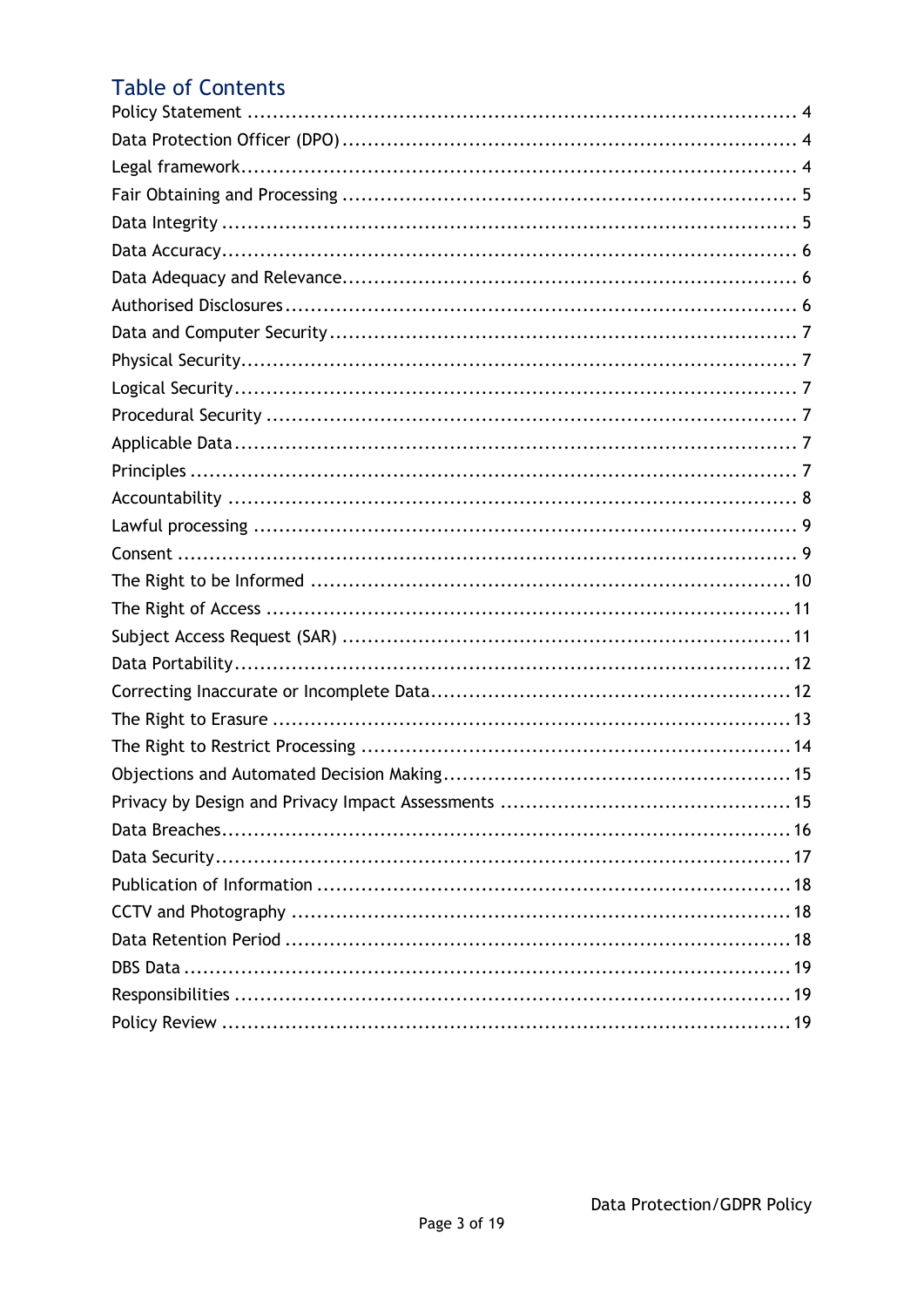#### <span id="page-3-0"></span>**Policy Statement**

The Howard Academy Trust and its member academies are committed to meeting their legal obligations concerning data protection. The Trust has due regard for everyone's rights when handling personal data during the course of its activities. They will collect, store and process personal information about students, students' families, staff, volunteers, contractors, suppliers and other third parties pupils and may, from time to time, be required to share personal information about its staff or pupils with other organisations, mainly the LA, other academies and educational bodies, and potentially Social Services in accordance with its legal obligations in accordance with its legal obligations under the General Data Protection Regulation (GDPR), the core principles of which are:

- Lawfulness, fairness and transparency.
- Purpose limitation.
- Data minimisation.
- Accuracy.
- Storage limitation.
- Integrity and confidentiality (security)
- Accountability.

General information about the Data Protection Act and GDPR can be obtained from the Information Commissioner's Office (Help Line 0303 123 1113, website www.ico.org.uk).

#### <span id="page-3-1"></span>**Data Protection Officer (DPO)**

#### **The Howard Academy Trust's Data Protection Lead is:**

**James Nash Trust Data Manager The Howard Academy Trust Derwent Way Rainham Kent ME8 0BX Email: [dataprotection@thatrust.org.uk](mailto:dataprotection@thatrust.org.uk)**

The DPO will:

- Inform and advise the Trust and its employees about their obligations to comply with the GDPR and other data protection laws.
- Monitor the Trust's compliance with the GDPR and other laws, including managing internal data protection activities, advising on data protection impact assessments, conducting internal audits and providing the required training to staff members.

The individual appointed as DPO will have professional experience and knowledge of data protection law, particularly that in relation to academies.

The DPO will report to the highest level of management at the Trust, which is the Chief Executive.

The DPO will operate independently and will not be dismissed or penalised for performing their task.

Sufficient resources will be provided to the DPO to enable them to meet their GDPR obligations.

#### <span id="page-3-2"></span>**Legal framework**

This policy has due regard to legislation including, but not limited to, the following: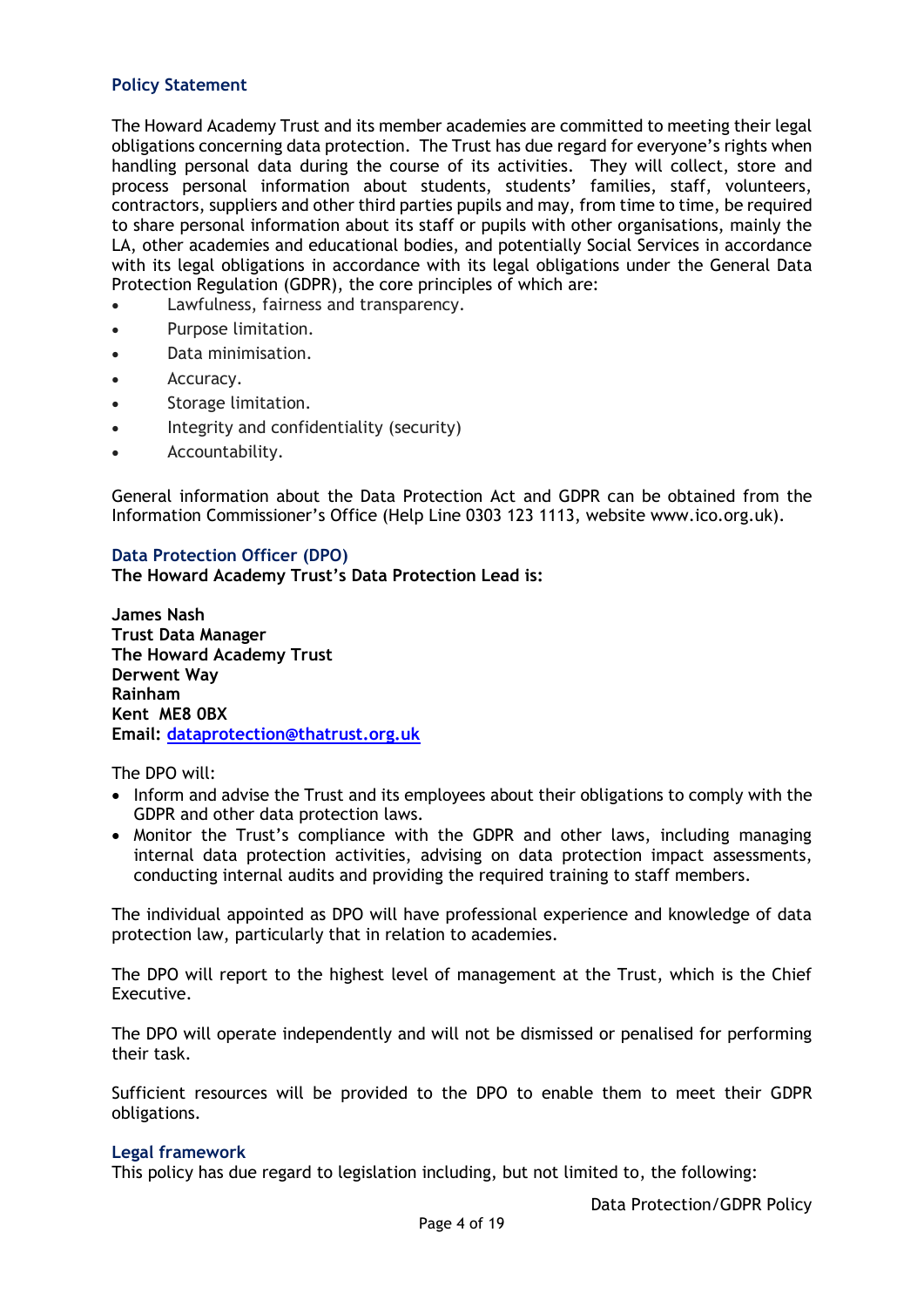- The General Data Protection Regulation (GDPR)
- The Data Protection Act 2018
- The Freedom of Information Act 2000
- The Education (Pupil Information) (England) Regulations 2005 (as amended in 2016)
- The Academy Standards and Framework Act 1998

This policy will also have regard to the following guidance:

- Information Commissioner's Office (2017) 'Overview of the General Data Protection Regulation (GDPR)'
- Information Commissioner's Office (2017) 'Preparing for the General Data Protection Regulation (GDPR) 12 steps to take now'

This policy will be implemented in conjunction with the following other academy policies:

- Use of Videos and Photographs at School Events
- E-Safety Policy
- Freedom of Information Policy
- CCTV Policy
- Cloud Storage Policy. The Howard Academy Trust currently stores financial data via a secure cloud-based system.

#### <span id="page-4-0"></span>**Fair Obtaining and Processing**

The Howard Academy Trust undertakes to obtain and process data fairly and lawfully by informing all data subjects of the reasons for data collection, the purposes for which the data is held, the likely recipients of the data and the data subjects' right of access. Information about the use of personal data is printed on the appropriate collection form. If details are given verbally, the person collecting will explain the issues before obtaining the information.

**"processing"** means obtaining, recording or holding the information or data or carrying out any or set of operations on the information or data.

**"data subject"** means an individual who is the subject of personal data or the person to whom the information relates.

**"personal data"** means data, which relates to a living individual who can be identified. Addresses and telephone numbers are particularly vulnerable to abuse, as can names and photographs should they be published or displayed in the press, Internet or media.

**"parent/carer"** has the meaning given in the Education Act 1996, and includes any person having parental responsibility or care of a child.

#### <span id="page-4-1"></span>**Data Integrity**

The academy undertakes to ensure data integrity by the following methods: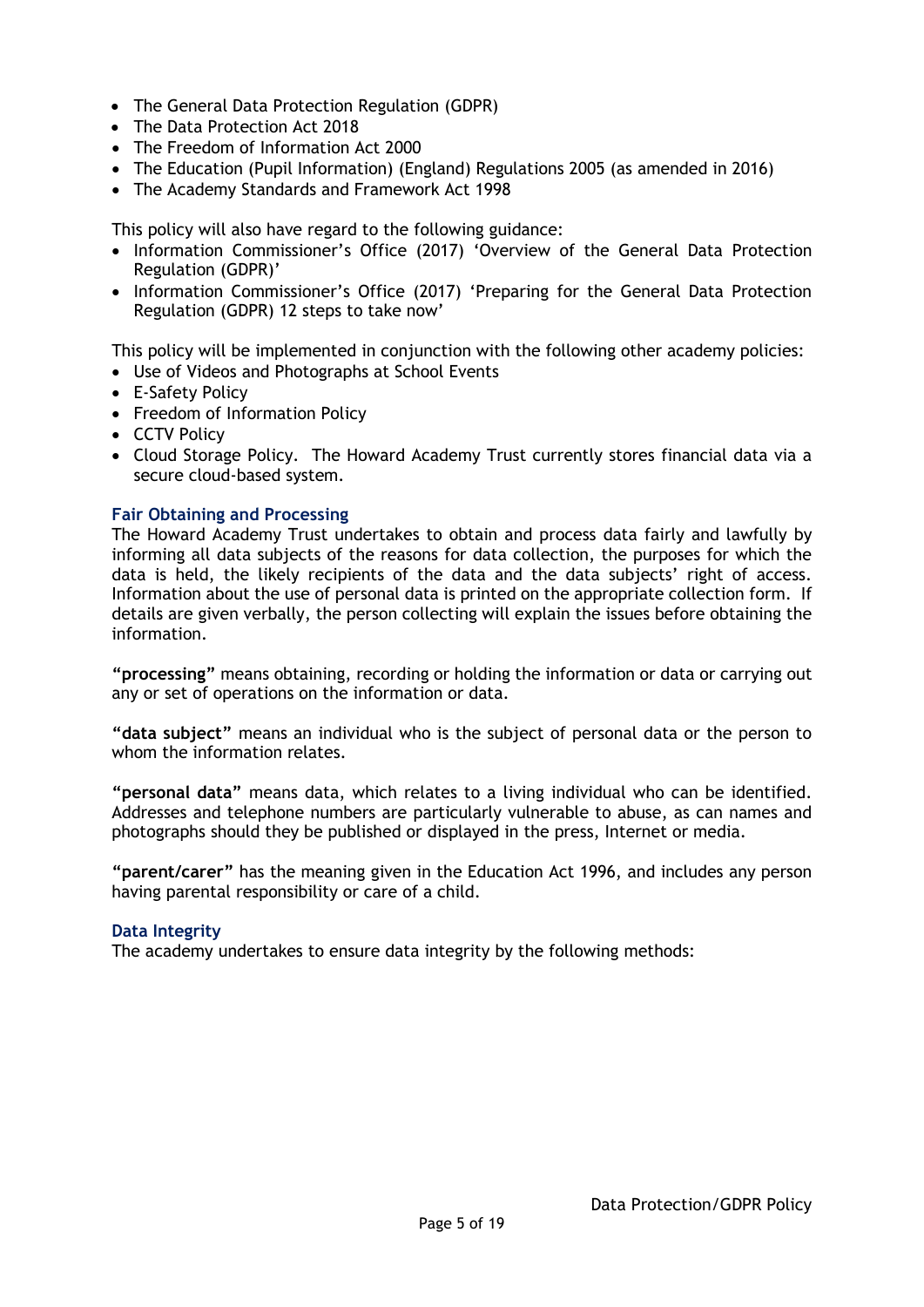#### <span id="page-5-0"></span>**Data Accuracy**

If data subjects inform the Academy of any change of circumstances, their record shall be updated accordingly on any system or any form their data is held.

Where a data subject challenges the accuracy of their data, the Trust/academy will immediately mark the record as potentially inaccurate, or 'challenged'. In the case of any dispute, there will be an attempt to resolve the issue informally but, if this proves impossible, disputes will be referred to the Local Academy Board for their judgment. If the problem cannot be resolved at this stage, either side may seek independent arbitration. Until resolved, the 'challenged' marker will remain and all disclosures of the affected information will contain both versions of the information. More information regarding correcting inaccurate or incomplete data is detailed on page 11.

#### <span id="page-5-1"></span>**Data Adequacy and Relevance**

Data held about people will be adequate, relevant and not excessive in relation to the purpose for which the data is being held. In order to ensure compliance with this principle, the academy will check records regularly for missing, irrelevant or seemingly excessive information and may contact data subjects to verify certain items of data.

#### <span id="page-5-2"></span>**Authorised Disclosures**

The Trust and academies will, in general, only disclose data about individuals with their consent. However, there are circumstances under which the academy's authorised officer may need to disclose data without explicit consent for that occasion.

These circumstances are strictly limited to:

- Student data disclosed to authorised recipients related to education and administration necessary for the academy to perform its statutory duties and obligations.
- Student data disclosed to authorised recipients in respect of their child's health, safety and welfare.
- Student data disclosed to parent/carers in respect of their child's progress, achievements, attendance, attitude or general demeanour within or in the vicinity of the academy.
- Staff data disclosed to relevant authorities, eg in respect of payroll and administrative matters related to employment.
- Unavoidable disclosures, for example to an engineer during maintenance of the computer system. In such circumstances, the engineer would be required to sign a form promising not to disclose the data outside the academy.
- Only authorised and trained staff are allowed to make external disclosures of personal data. Data used within the academy by administrative staff, teachers and others will only be made available where the person requesting the information is a professional legitimately working within the academy who **needs to know** the information in order to do their work. The academy will not disclose anything on students' records which would be likely to cause serious harm to their physical or mental health or that of anyone else – including anything that might suggest that the student is, or has been, the subject of, or at risk of child abuse.

A **"legal disclosure"** is the release of personal information from the computer to someone who requires the information to do his or her job within or for the academy, provided that the purpose of that information has been registered.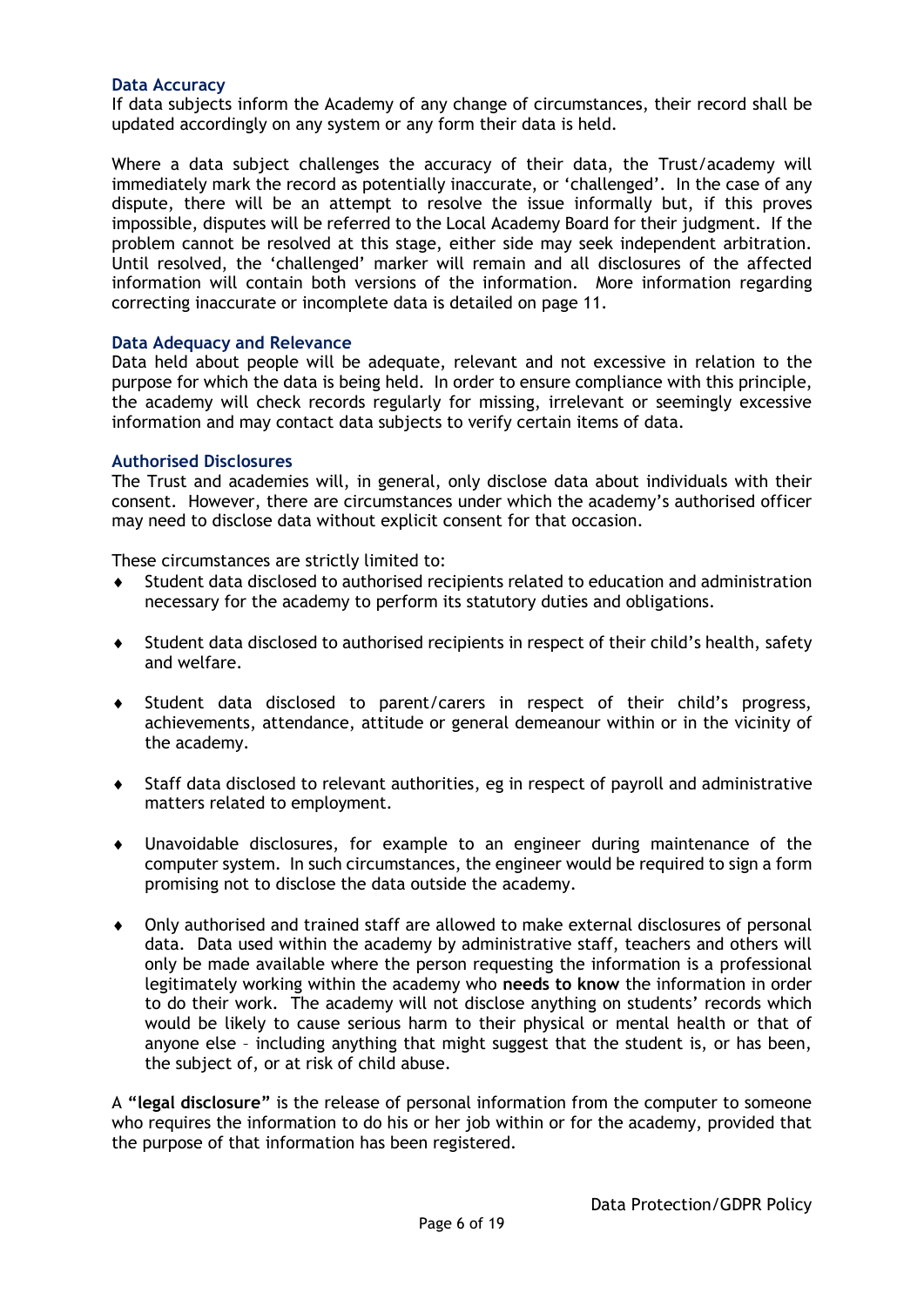An **"illegal disclosure"** is the release of information to someone who does not need it, or has no right to it, or one which falls outside the academy's registered purposes.

#### <span id="page-6-0"></span>**Data and Computer Security**

The Trust and academies undertake to ensure security of personal data by the following general methods (precise details cannot, of course, be revealed):

#### <span id="page-6-1"></span>**Physical Security**

Appropriate building security measures are in place, such as alarms and locks. Only authorised persons are allowed in the admin and IT offices. Disks, tapes and printouts are locked away securely when not in use. Visitors to Trust sites are required to sign in and out, to wear identification badges and are, where appropriate, accompanied.

#### <span id="page-6-2"></span>**Logical Security**

Security software is installed on all computers containing personal data. Only authorised users are allowed access to the computer files and password changes regularly taken place. Computer files are backed up (ie security copies are taken) regularly.

#### <span id="page-6-3"></span>**Procedural Security**

In order to be given authorised access to the computer system, staff will have to undergo checks and will sign a confidentiality agreement. All staff are trained in their Data Protection obligations and their knowledge updated as necessary. Computer printouts as well as source documents are shredded before disposal.

Overall, the policy for data is determined by the Local Academy Board and is monitored and reviewed regularly, especially if a security loophole or breach becomes apparent.

Any queries or concerns about security of data in the academy should, in the first instance, be referred to the academy's main office.

Individual members of staff can be personally liable in law under the terms of the Data Protection Acts. They may also be subject to claims for damages from persons who believe that they have been harmed as a result of inaccuracy, unauthorised use or disclosure of their data. A deliberate breach of this Data Protection Policy will be treated as a disciplinary matter and serious breaches could lead to dismissal.

#### <span id="page-6-4"></span>**Applicable Data**

For the purpose of this policy, **personal data** refers to information that relates to an identifiable, living individual, including information such as an online identifier/IP address. The GDPR applies to both automated personal data and to manual filing systems where personal data is accessible according to specific criteria, as well as to chronologically ordered data and pseudonymised data, eg key-coded.

**Sensitive personal data** is referred to in the GDPR as 'special categories of personal data', which are broadly the same as those in the Data Protection Act (DPA) 1998. These specifically include the processing of genetic data, biometric data and data concerning health matters.

#### <span id="page-6-5"></span>**Principles**

In accordance with the requirements outlined in the GDPR, personal data will be:

- Processed lawfully, fairly and in a transparent manner in relation to individuals.
- Collected for specified, explicit and legitimate purposes and not further processed in a manner that is incompatible with those purposes. Further processing for archiving purposes in the public interest, scientific or historical research purposes or statistical purposes shall not be considered to be incompatible with the initial purposes.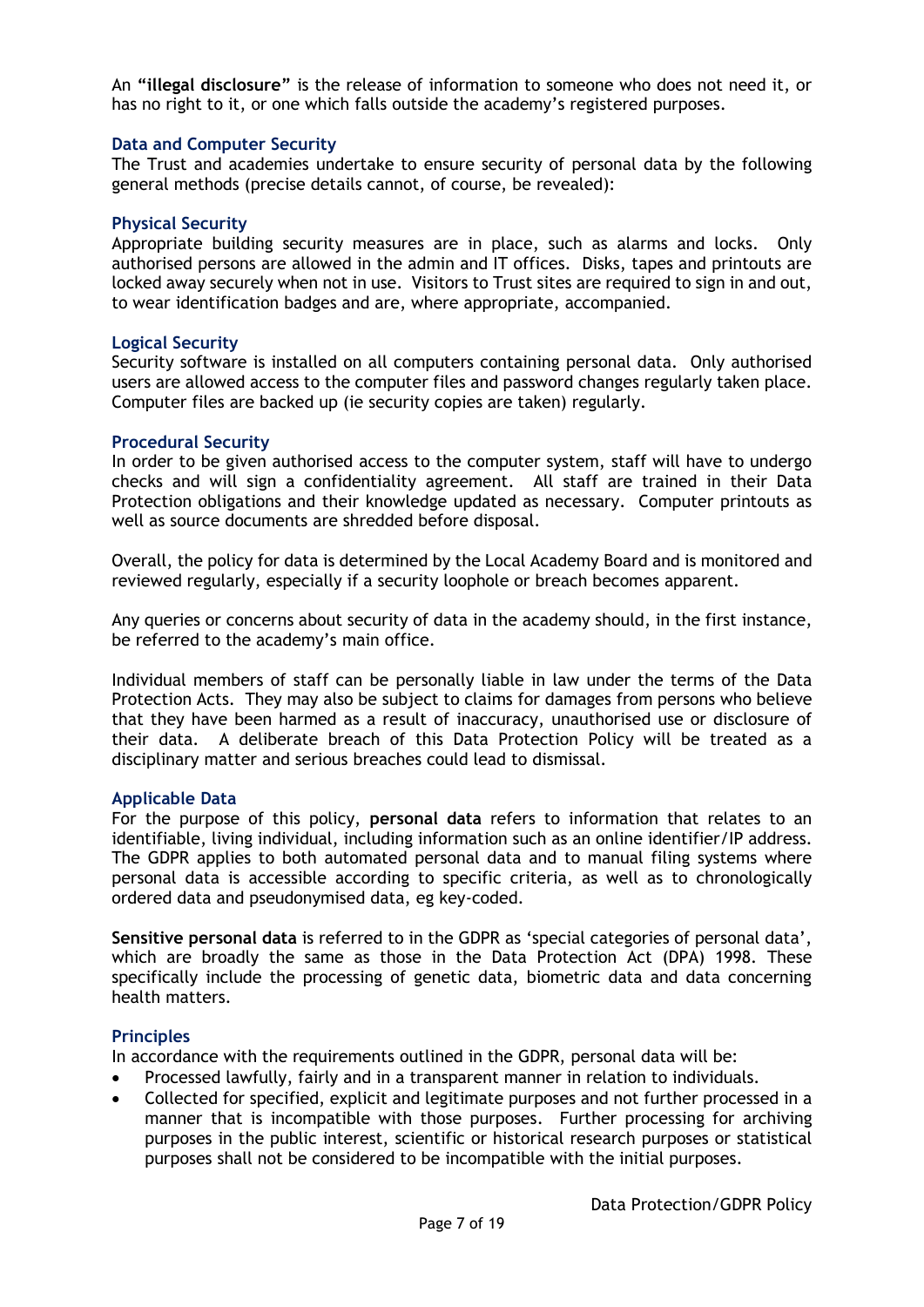- Adequate, relevant and limited to what is necessary in relation to the purposes for which they are processed.
- Accurate and, where necessary, kept up-to-date. Every reasonable step must be taken to ensure that personal data is accurate, having regard to the purposes for which they are processed, is erased or rectified without delay.
- Kept in a form which permits identification of data subjects for no longer than is necessary for the purposes for which the personal data are processed. Personal data may be stored for longer periods, insofar as the personal data will be processed solely for archiving purposes in the public interest, scientific or historical research purposes or statistical purposes, subject to implementation of the appropriate technical and organisational measures required by the GDPR in order to safeguard the rights and freedoms of individuals.
- Processed in a manner that ensures appropriate security of the personal data, including protection against unauthorised or unlawful processing and against accidental loss, destruction or damage, using appropriate technical or organisational measures.

The GDPR also requires that "the controller shall be responsible for, and able to demonstrate, compliance with the principles".

#### <span id="page-7-0"></span>**Accountability**

The Trust and academies will implement appropriate technical and organisational measures to demonstrate that data is processed in line with the principles set out in the GDPR.

The academies will provide comprehensive, clear and transparent privacy policies.

Additional internal records of the academy's processing activities will be maintained and kept up-to-date.

Internal records of processing activities will include the following:

- Name and details of the organisation
- Purpose(s) of the processing
- Description of the categories of individuals and personal data
- Retention schedules
- Categories of recipients of personal data
- Description of technical and organisational security measures
- Details of transfers to third countries, including documentation of the transfer mechanism safeguards in place

The Trust and academies will implement measures that meet the principles of data protection by design and by default, such as:

- Data minimisation.
- Pseudonymisation.
- Transparency.
- Allowing individuals to monitor processing.
- Continuously creating and improving security features.

Data protection impact assessments will be used, where appropriate.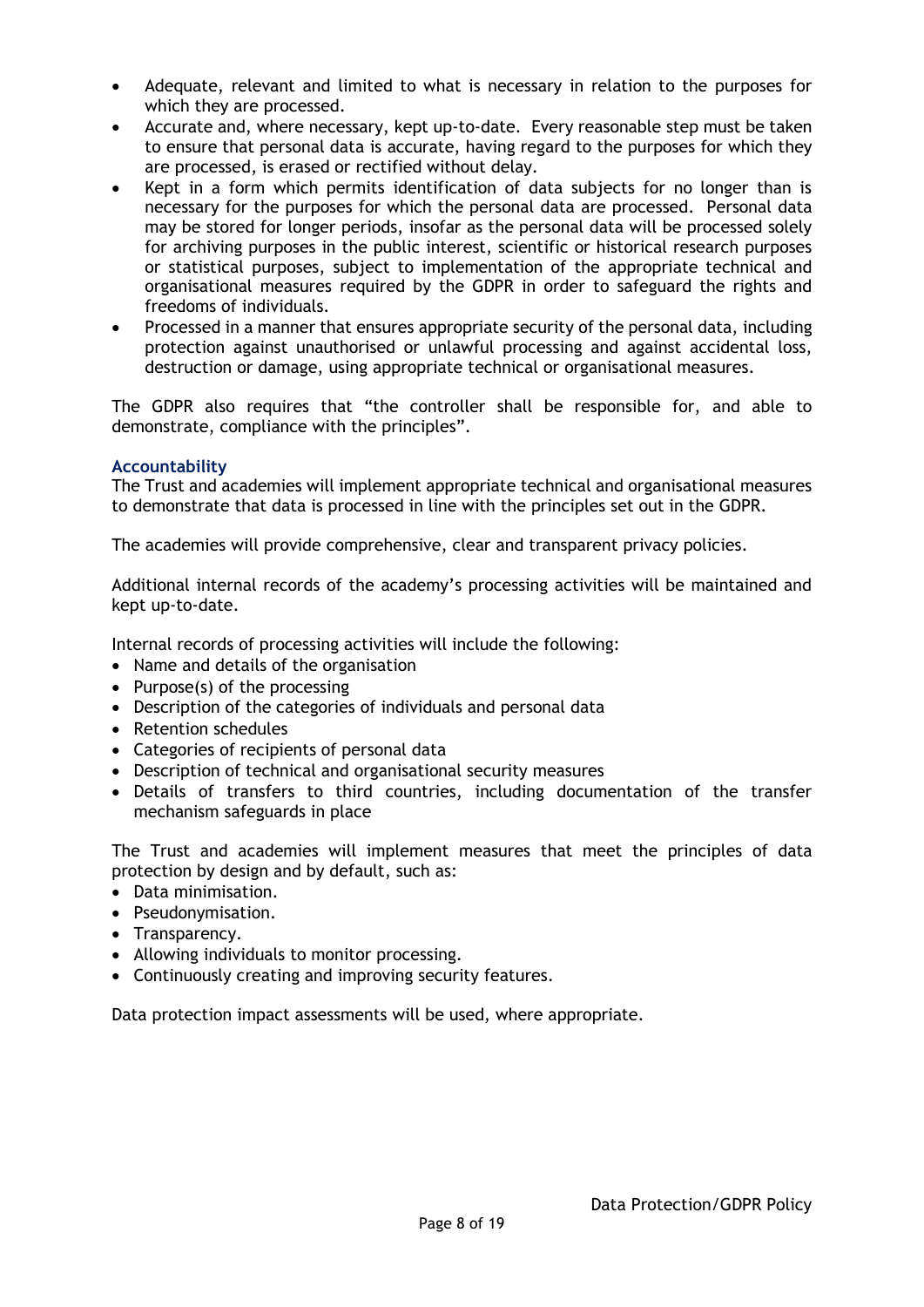#### <span id="page-8-0"></span>**Lawful processing**

The legal basis for processing data will be identified and documented prior to data being processed.

Under the GDPR, data will be lawfully processed under the following conditions:

- The consent of the data subject has been obtained.
- Processing is necessary for:
- Compliance with a legal obligation.
- The performance of a task carried out in the public interest or in the exercise of official authority vested in the controller.
- For the performance of a contract with the data subject or to take steps to enter into a contract.
- Protecting the vital interests of a data subject or another person.
- For the purposes of legitimate interests pursued by the controller or a third party, except where such interests are overridden by the interests, rights or freedoms of the data subject.

Sensitive data will only be processed under the following conditions:

- Explicit consent of the data subject, unless reliance on consent, is prohibited by EU or Member State law.
- Processing carried out by a not-for-profit body with a political, philosophical, religious or trade union aim provided the processing relates only to members or former members (or those who have regular contact with it in connection with those purposes) and provided there is no disclosure to a third party without consent.
- Processing relates to personal data manifestly made public by the data subject.
- Processing is necessary for:
	- Carrying out obligations under employment, social security or social protection law, or a collective agreement.
	- Protecting the vital interests of a data subject or another individual where the data subject is physically or legally incapable of giving consent.
	- The establishment, exercise or defence of legal claims or where courts are acting in their judicial capacity.
	- Reasons of substantial public interest on the basis of Union or Member State law which is proportionate to the aim pursued and which contains appropriate safeguards.
	- The purposes of preventative or occupational medicine, for assessing the working capacity of the employee, medical diagnosis, the provision of health or social care or treatment or management of health or social care systems and services on the basis of Union or Member State law or a contract with a health professional.
	- Reasons of public interest in the area of public health, such as protecting against serious cross-border threats to health or ensuring high standards of healthcare and of medicinal products or medical devices.
	- Archiving purposes in the public interest, or scientific and historical research purposes or statistical purposes in accordance with Article 89(1).

#### <span id="page-8-1"></span>**Consent**

Consent must be a positive indication. It cannot be inferred from silence, inactivity or preticked boxes.

Consent will only be accepted where it is freely given, specific, informed and an unambiguous indication of the individual's wishes.

Where consent is given, a record will be kept documenting how and when consent was given.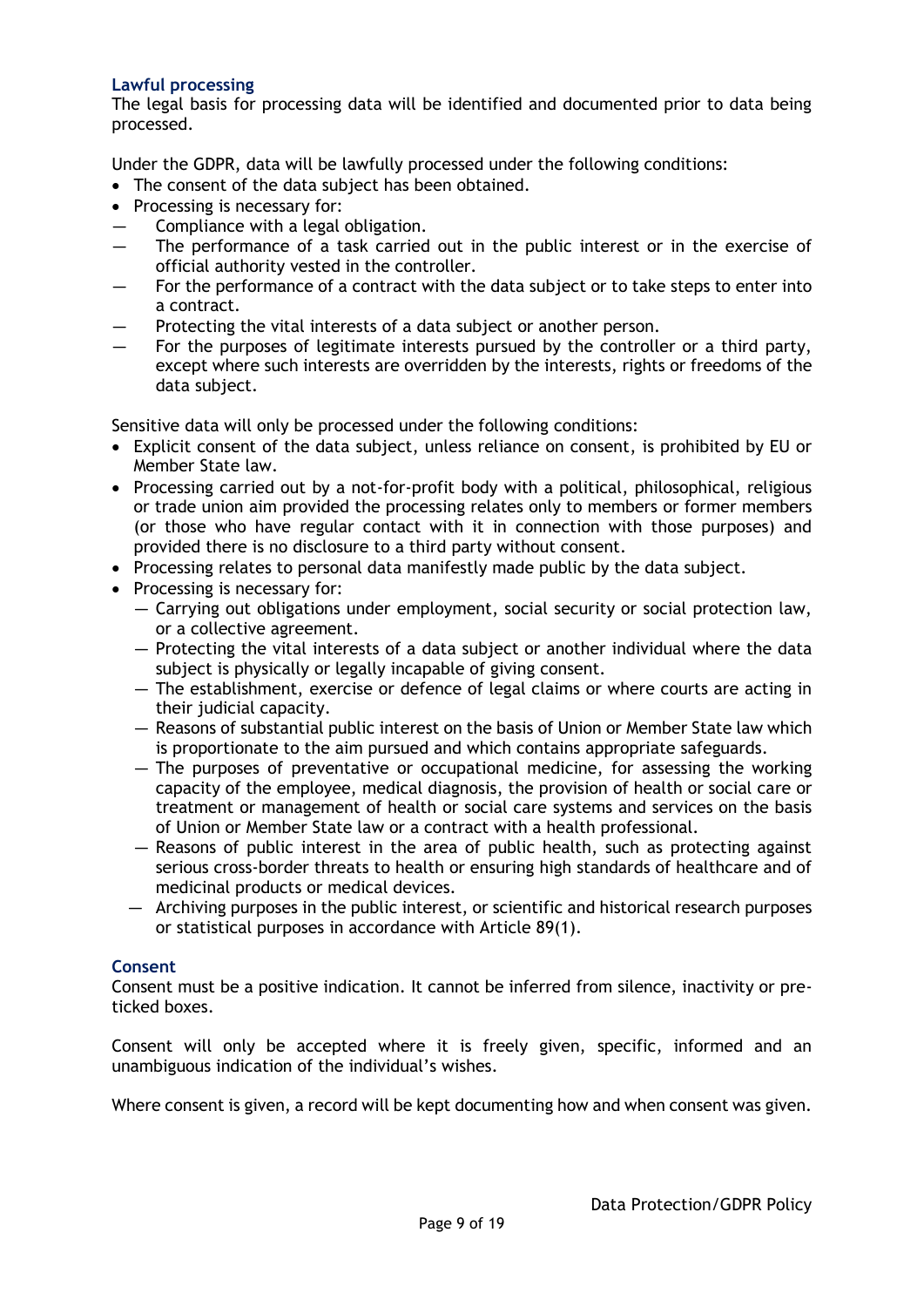Academies ensure that consent mechanisms meet the standards of the GDPR. Where the standard of consent cannot be met, an alternative legal basis for processing the data must be found, or the processing must cease.

Consent accepted under the DPA will be reviewed to ensure it meets the standards of the GDPR. However, acceptable consent obtained under the DPA will not be reobtained. Consent can be withdrawn by the individual at any time.

The consent of parents/carers will be sought prior to the processing of a child's data, except where the processing is related to preventative or counselling services offered directly to a child.

#### <span id="page-9-0"></span>**The Right to be Informed**

The privacy notice supplied to individuals with regards to the processing of their personal data will be written in clear, plain language which is concise, transparent, easily accessible and free of charge.

If services are offered directly to a child, the academy will ensure that the privacy notice is written in a clear, plain manner that the child will understand.

In relation to data obtained both directly from the data subject and not obtained directly from the data subject, the following information will be supplied within the privacy notice:

- The identity and contact details of the controller, and where applicable, the controller's representative and the DPO.
- The purpose of, and the legal basis for, processing the data.
- The legitimate interests of the controller or third party.
- Any recipient or categories of recipients of the personal data.
- Details of transfers to third countries and the safeguards in place.
- The retention period of criteria used to determine the retention period.
- The existence of the data subject's rights, including the right to:
- Withdraw consent at any time.
- $\blacksquare$  Lodge a complaint with a supervisory authority.
- The existence of automated decision making, including profiling, how decisions are made, the significance of the process and the consequences.

Where data is obtained directly from the data subject, information regarding whether the provision of personal data is part of a statutory or contractual requirement and the details of the categories of personal data, as well as any possible consequences of failing to provide the personal data, will be provided.

Where data is not obtained directly from the data subject, information regarding the source the personal data originates from and whether it came from publicly accessible sources, will be provided.

For data obtained directly from the data subject, this information will be supplied at the time the data is obtained.

In relation to data that is not obtained directly from the data subject, this information will be supplied:

- Within one month of having obtained the data.
- If disclosure to another recipient is envisaged, at the latest, before the data are disclosed.
- If the data is used to communicate with the individual, at the latest, when the first communication takes place.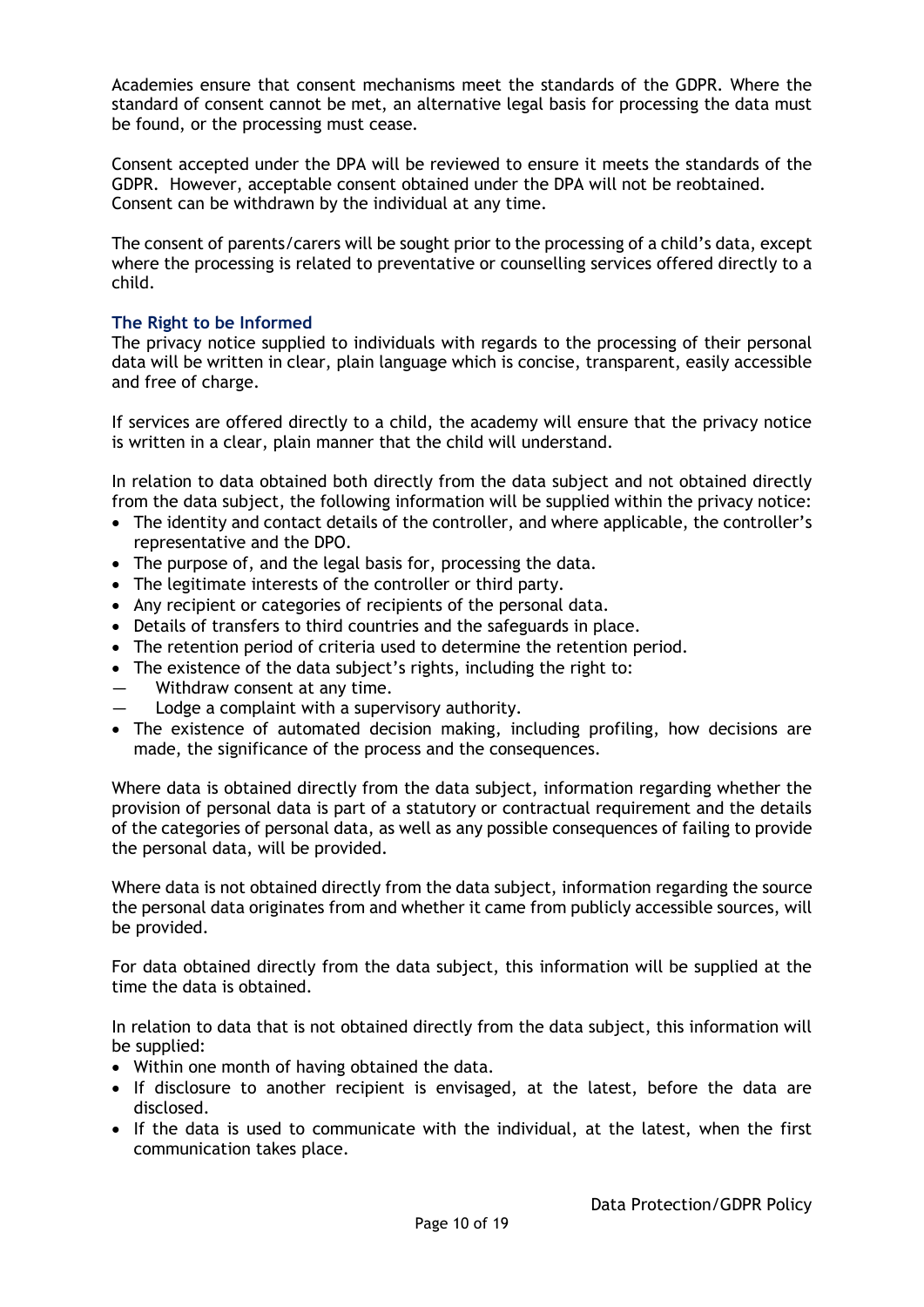#### <span id="page-10-0"></span>**The Right of Access**

Appropriate measures have taken to provide information referred to in GDPR regulations Articles 13 and 14 in and any communication under Articles 15 to 22 and 34 (collectively, The Rights of Data Subjects), relating to processing to the data subject in a concise, transparent, intelligible and easily accessible form, using clear and plain language. Such information is provided free of charge and is in writing, or by other means where authorised by the data subject and with prior verification as to the subject's identity (ie verbally, electronic).

Information is provided to the data subject at the earliest convenience, but at a maximum of 30 days from the date the request was received. Where the retrieval or provision of information is particularly complex or is subject to a valid delay, the period may be extended by two further months where necessary. However, this is only done in exceptional circumstances and the data subject is kept informed in wiring throughout the retrieval process of any delays or reasons for delay.

Where the Trust/academy does not comply with a request for data provision, the data subject is informed within 30 days of the reason(s) for the refusal and of their right to lodge a complaint with the Supervisory Authority.

#### <span id="page-10-1"></span>**Subject Access Request (SAR)**

Where a data subject asks us to confirm whether personal data concerning them is held and processed and requests access to such data; they will be provided with:

- The purposes of the processing;
- The categories of personal data concerned;
- The recipients or categories of recipient to whom the personal data have been or will be disclosed;
- If the data has or will be disclosed to a third countries or international organisations and the appropriate safeguards pursuant to the transfer;
- Where possible, the envisaged period for which the personal data will be stored, or, if not possible, the criteria used to determine that period;
- The existence of the right to request rectification or erasure of personal data or restriction of processing of personal data concerning the data subject or to object to such processing;
- The right to lodge a complaint with a Supervisory Authority;
- Where personal data has not been collected by THAT or the academy from the data subject, any available information as to the source and provider;
- The existence of automated decision-making, including profiling and meaningful information about the logic involved, as well as the significance and the envisaged consequences of such processing for the data subject.

SARs are passed to the Data Protection Lead as soon as received and a record of the request is noted. Given that personal data is to be disclosed, a verification of identity (document with the data subject's name and address, email, etc.) should be completed. If the requestor is entitled to the personal data, the request can be processed. The type of personal data held about the individual is checked against the Information Inventory to see what format it is held in, who else has it has been shared with and any specific timeframes for access.

**SARs are completed within 30-days and are provided free of charge**. Where the individual makes the request by electronic means, the information will be provided in a commonly used electronic format, unless an alternative format is requested.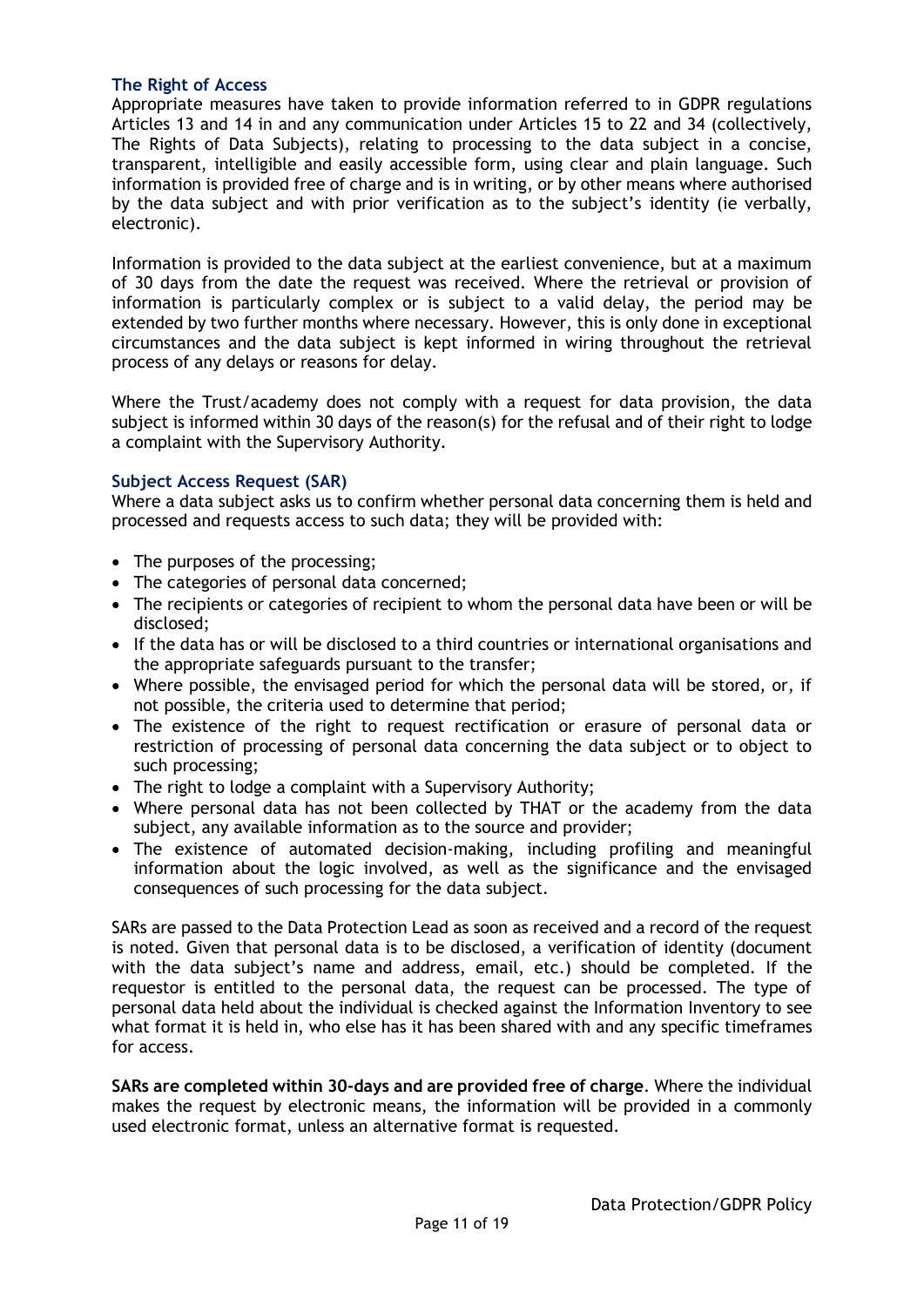In the event of numerous or complex requests, the period of compliance will be extended by a further two months. The individual will be informed of this extension and will receive an explanation of why the extension is necessary within one month of the receipt of the request.

Where a request is manifestly unfounded or excessive, the academy holds the right to refuse to respond to the request. The individual will be informed of this decision and the reasoning behind it, as well as their right to complain to the supervisory authority and to a judicial remedy, within one month of the refusal.

In the event that a large quantity of information is being processed about an individual, the academy will ask the individual to specify the information the request is in relation to.

#### <span id="page-11-0"></span>**Data Portability**

The Trust and its academies provide all personal information pertaining to the data subject, to them on request and in a format that is easy to disclose and read. Compliance with the data portability rights of individuals will ensure that all personal data is readily available and is in a structured, commonly used and machine-readable format, enabling data subjects to obtain and reuse their personal data for their own purposes across different services.

Where requested by a data subject for whom consent to process and share their personal information is held and when processing is carried out by automated means, personal data will be transmitted directly to a designated controller, where technically feasible. To ensure compliance with Article 20 of the GDPR concerning data portability, a machine-readable version of all personal information will be kept utilising the below formats for compliance:

- .DOC;
- .XLS;
- PDF;
- JPG/image;
- Unicode (outlook email).

All requests for information to be provided to the data subject or a designated controller are done so free of charge and within 30 days of the request being received. If for any reason, the request is not responded to, a full, written explanation within 30 days will be provided to the data subject or the reasons for refusal and of their right to complain to the supervisory authority and to a judicial remedy.

#### <span id="page-11-1"></span>**Correcting Inaccurate or Incomplete Data**

Pursuant to Article 5(d), all data held and processed by THAT/the academy is reviewed and verified as being accurate wherever possible and is always kept up to date. Where inconsistencies are identified and/or where the data subject or controller inform the Trust/academy that the data held is inaccurate, every reasonable step will be taken to ensure that such inaccuracies are corrected with immediate effect.

Where notified of inaccurate data by the data subject, the error will be rectified within 30 days and any third party will be informed of the rectification if the personal data in question has been disclosed to them. The data subject is informed in writing of the correction and where applicable, is provided with the details of any third-party to whom the data has been disclosed.

Where notified of incomplete data, the information will be completed as directed by the data subject, including adding an addendum or supplementary statement where applicable. If for any reason, the Trust/academy are unable to act in response to a request for rectification and/or completion, a written explanation to the individual will always be provided and they will be informed of their right to complain to the Supervisory Authority and to a judicial remedy.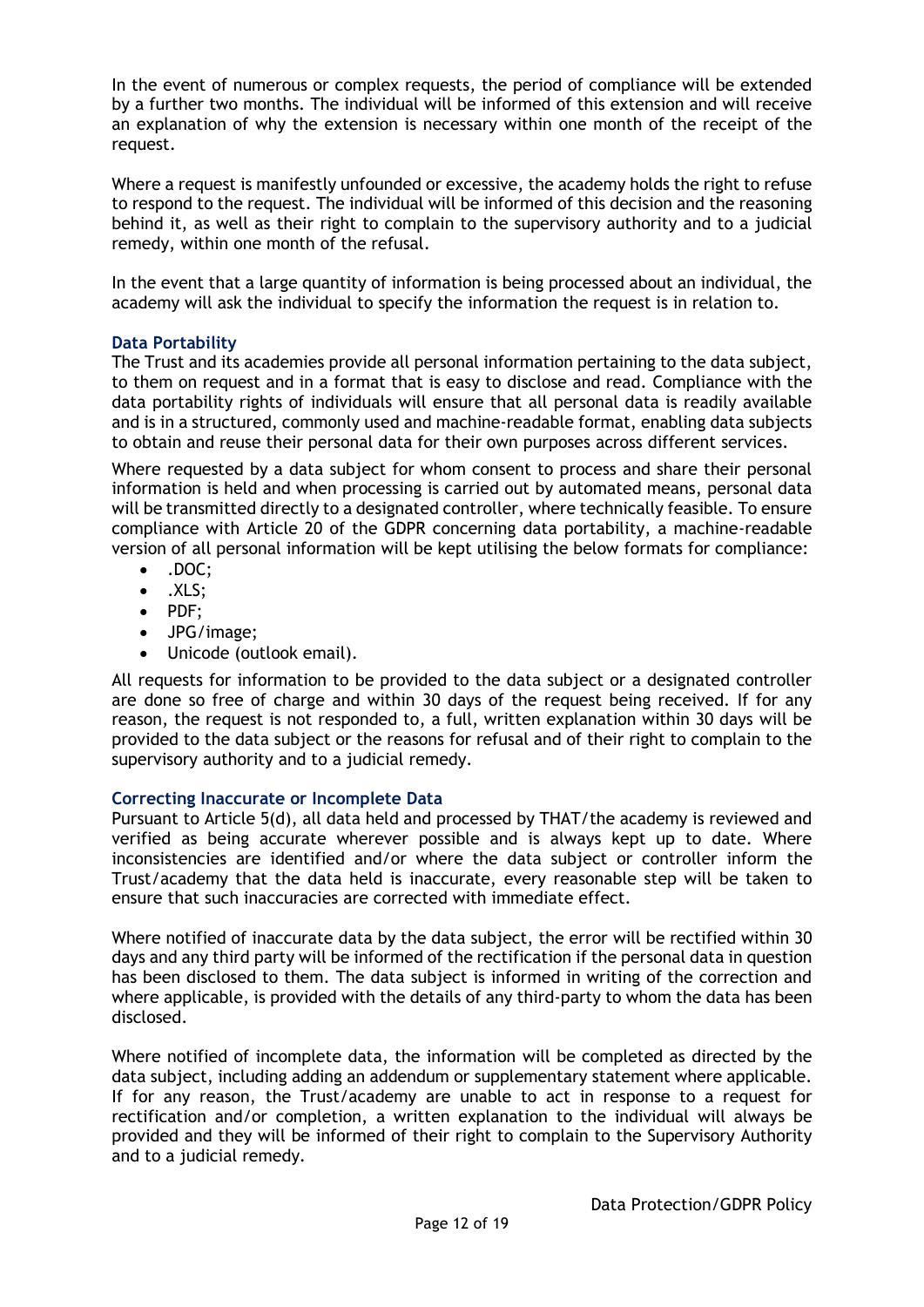#### <span id="page-12-0"></span>**The Right to Erasure**

Also, known as 'The Right to be Forgotten', The Howard Academy Trust complies fully with Article 5(e) and ensures that personal data which identifies a data subject, is not kept longer than is necessary for the purposes for which the personal data is processed. All personal data obtained and processed by The Howard Academy Trust is categorised when assessed by the information audit and is either given an erasure date or is monitored so that it can be destroyed when no longer necessary.

These measures enable compliance with a data subject's right to erasure, whereby an individual can request the deletion or removal of personal data where there is no compelling reason for its continued processing. Whilst standard procedures already remove data that is no longer necessary, a dedicated process for erasure requests is still followed to ensure that all rights are complied with and that no data has been retained for longer than is needed.

Where a request to erase and/or remove personal information from a data subject is received, the process below is followed:

The request is allocated to the Data Protection Lead and Trust Executive are informed once the identity has been confirmed and recorded.

The Data Protection Lead locates all personal information relating to the data subject and reviews it to see if it is still being processed and is still necessary for the legal basis and purpose it was originally intended.

The request is reviewed to ensure it complies with one or more of the grounds for erasure:

- a) The personal data is no longer necessary in relation to the purposes for which it was collected or otherwise processed;
- b) The data subject has withdrawn consent on which the processing is based and where there is no other legal ground for the processing;
- c) The data subject objects to the processing and there are no overriding legitimate grounds for the processing;
- d) The personal data has been unlawfully processed;
- e) The personal data must be erased for compliance with a legal obligation;
- f) The personal data has been collected in relation to the offer of information society services to a child.

If the erasure request complies with one of the above grounds, it is erased within 30 days of the request being received.

The Data Protection Lead writes to the data subject and notifies them in writing that the right to erasure has been granted and provides details of the information erased and the date of erasure.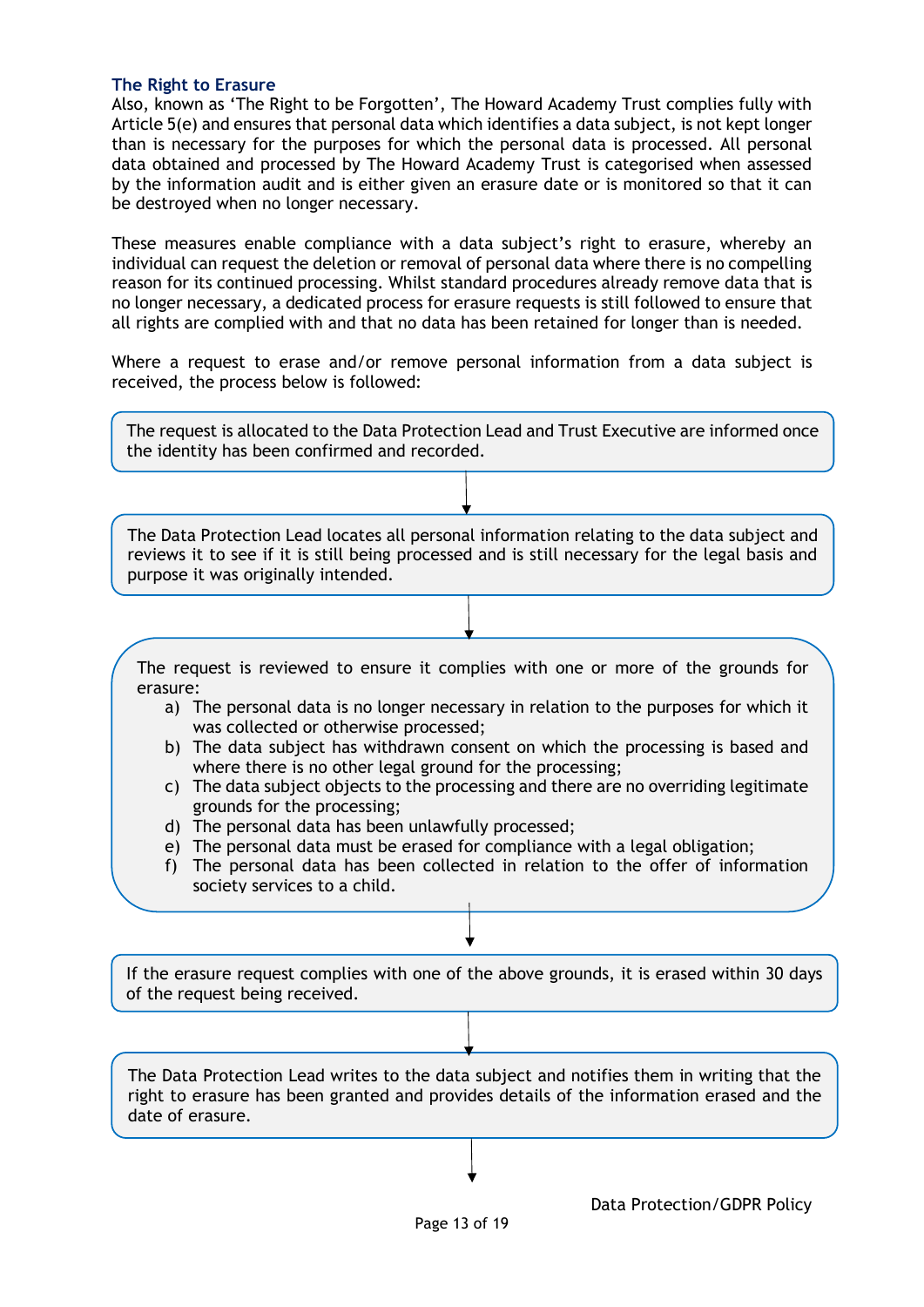Where The Howard Academy Trust/academy has made any of the personal data public and erasure is granted, every reasonable step and measure will be taken to remove public references, links and copies of data and to contact related controllers and/or processors and inform them of the data subjects request to erase such personal data.

Individuals hold the right to request the deletion or removal of personal data where there is no compelling reason for its continued processing. If for any reason, the Trust/academy are unable to act in response to a request for erasure, a written explanation to the individual will be provided and they will be informed of their right to complain to the Supervisory Authority and to a judicial remedy. Such refusals to erase data include:

- Exercising the right of freedom of expression and information;
- Compliance with a legal obligation for the performance of a task carried out in the public interest
- For reasons of public interest in the area of public health;
- For archiving purposes in the public interest, scientific or historical research purposes or statistical purposes, in so far as the right to erasure is likely to render impossible or seriously impair the achievement of the objectives of that processing;
- For the establishment, exercise or defence of legal claims.

#### <span id="page-13-0"></span>**The Right to Restrict Processing**

There are certain circumstances where The Howard Academy Trust restricts the processing of personal information, to validate, verify or comply with a legal requirement of a data subject's request. Restricted data is removed from the normal flow of information and is recorded as being restricted on the information audit. Any account and/or system related to the data subject of restricted data is updated to notify users of the restriction category and reason. When data is restricted it is only stored and not processed in any way.

The Howard Academy Trust will apply restrictions to data processing in the following circumstances:

- Where an individual contests the accuracy of the personal data and the process of verification has not been completed and/ corrections made;
- Where an individual has objected to the processing (where it was necessary for the performance of a public interest task or purpose of legitimate interests), and consideration is taking place as to whether there are legitimate grounds to override those of the individual;
- When processing is deemed to have been unlawful, but the data subject requests restriction as oppose to erasure;
- Where the personal data is no longer needed, but the data subject requires the data to establish, exercise or defend a legal claim.

The Data Protection Lead reviews and authorises all restriction requests and actions and retains copies of notifications from and to data subjects and relevant third-parties. Where data is restricted, and such data to a third-party has been disclosed, the third-party will be informed of the restriction in place and the reason and will be re-informed if any such restriction is lifted.

Data subjects who have requested restriction of data are informed within 30 days of the restriction application and are also advised of any third-party to whom the data has been disclosed. The data subject is provided in writing of any decision to lift a restriction on processing. If for any reason, the Trust/academy are unable to act in response to a request for restriction, a written explanation to the individual will always be provided and they will be informed their right to complain to the Supervisory Authority and to a judicial remedy.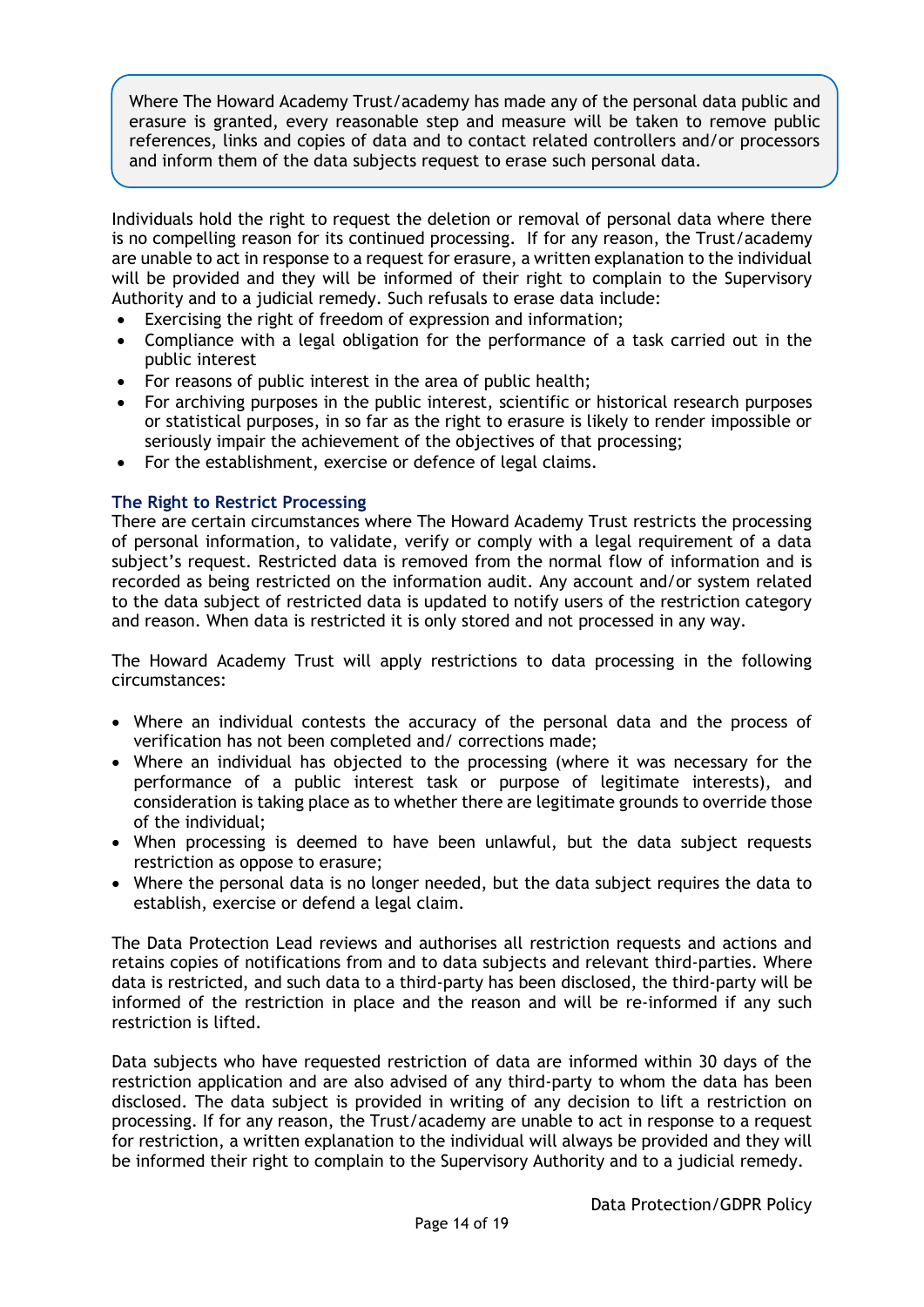#### <span id="page-14-0"></span>**Objections and Automated Decision Making**

Data subjects are informed of their right to object to processing in the Privacy Notices and at the point of first communication, in a clear and legible form and separate from other information. Opt-out options will be provided on all direct marketing material and an online objection form where processing is carried out online. Individuals have the right to object to:

- Processing of their personal information based on legitimate interests or the performance of a task in the public interest/exercise of official authority (including profiling);
- Direct marketing (including profiling)
- Processing for purposes of scientific/historical research and statistics.

Where The Howard Academy Trust and its academies process personal data for the performance of a legal task, in relation to their legitimate interests or for research purposes, a data subjects' objection will only be considered where it is on 'grounds relating to their particular situation'. The Trust/academy reserves the right to continue processing such personal data where:

- They can demonstrate compelling legitimate grounds for the processing, which override the interests, rights and freedoms of the individual;
- The processing is for the establishment, exercise or defence of legal claims.

Where personal information for direct marketing purposes under a previously obtained consent are processed, processing such personal data will be stopped immediately where an objection is received from the data subject. This measure is absolute, free of charge and is always adhered to.

Where a data subject objects to data processing on valid grounds, the processing will cease for that purpose and the data subject will be advised of the cessation in writing within 30 days of the objection being received.

The Trust understands that decisions absent of human interactions can be biased towards individuals and pursuant to Articles 9 and 22 of the GDPR, aim to put measures into place to safeguard individuals where appropriate. Via the Privacy Notices, in first communications with an individual and on Trust and academy websites, individuals are advised of their rights not to be subject to a decision when:

- It is based on automated processing;
- It produces a legal effect or a similarly significant effect on the individual.

In no circumstances does The Howard Academy Trust and its academies use automated decision-making processes.

#### <span id="page-14-1"></span>**Privacy by Design and Privacy Impact Assessments**

The Trust and academies will act in accordance with the GDPR by adopting a privacy by design approach and implementing technical and organisational measures which demonstrate how the academy has considered and integrated data protection into processing activities.

Data protection impact assessments (DPIAs) will be used to identify the most effective method of complying with the academy's data protection obligations and meeting individuals' expectations of privacy.

DPIAs will allow the academy to identify and resolve problems at an early stage, thus reducing associated costs and preventing damage from being caused to the academy's reputation which might otherwise occur.

A DPIA will be used when using new technologies or when the processing is likely to result in a high risk to the rights and freedoms of individuals.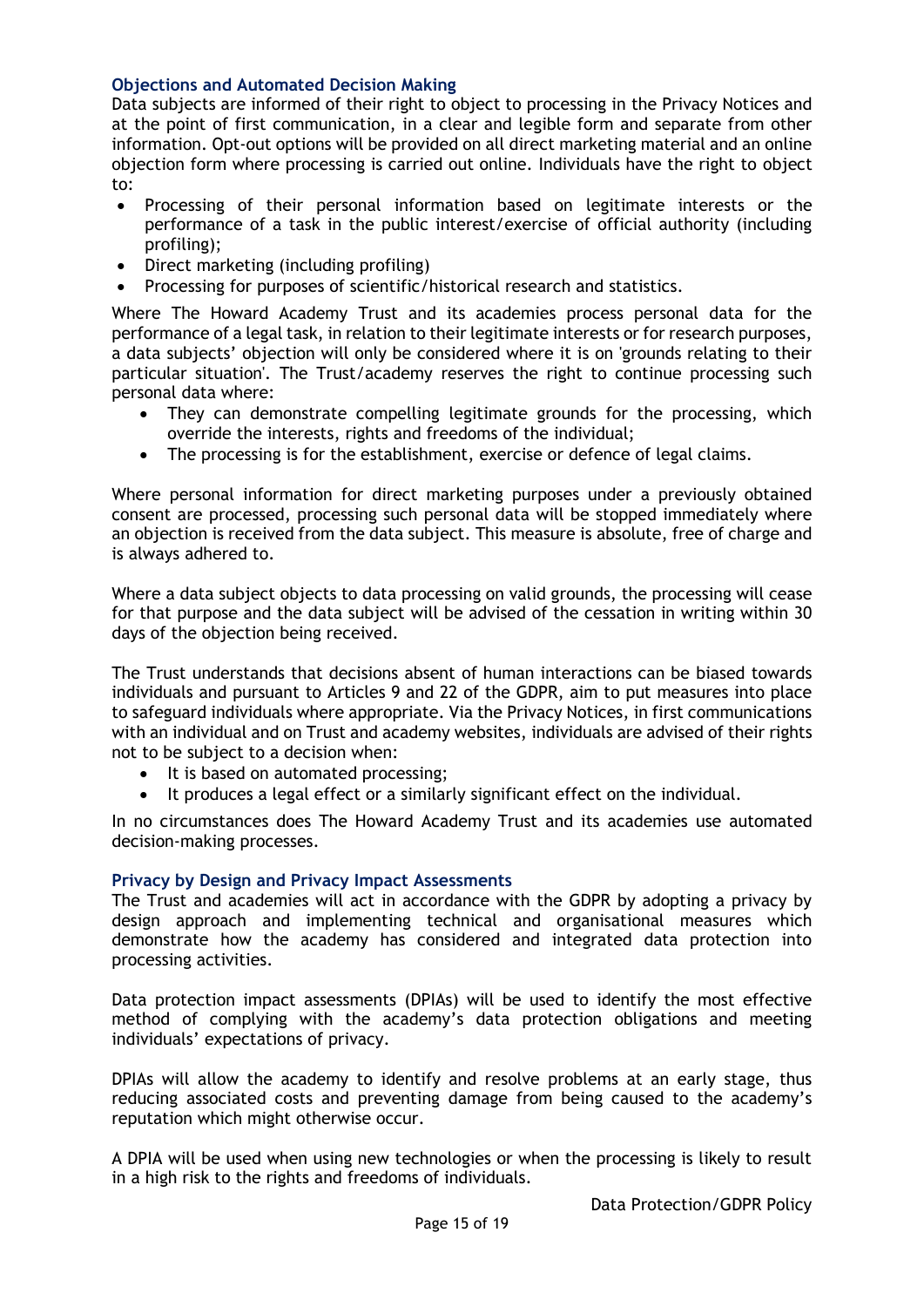A DPIA will be used for more than one project, where necessary.

High risk processing includes, but is not limited to, the following:

- Systematic and extensive processing activities, such as profiling
- Large scale processing of special categories of data or personal data which is in relation to criminal convictions or offences

The academy will ensure that all DPIAs include the following information:

- A description of the processing operations and the purposes
- An assessment of the necessity and proportionality of the processing in relation to the purpose
- An outline of the risks to individuals
- The measures implemented in order to address risk

Where a DPIA indicates high risk data processing, the academy will consult the ICO to seek its opinion as to whether the processing operation complies with the GDPR.

#### <span id="page-15-0"></span>**Data Breaches**

The term 'personal data breach' refers to a breach of security which has led to the destruction, loss, alteration, unauthorised disclosure of, or access to, personal data. The Headteacher/Head of School will ensure that all staff members are made aware of, and

understand, what constitutes as a data breach as part of their continuous development training.

Where a breach is likely to result in a risk to the rights and freedoms of individuals, the relevant supervisory authority will be informed.

All notifiable breaches will be reported to the relevant supervisory authority within 72 hours of the academy becoming aware of it. The supervisory authority in the first instance will be the Director of Finance & HR at the Trust.

The risk of the breach having a detrimental effect on the individual, and the need to notify the relevant supervisory authority, will be assessed on a case-by-case basis.

In the event that a breach is likely to result in a high risk to the rights and freedoms of an individual, the academy will notify those concerned directly.

A 'high risk' breach means that the threshold for notifying the individual is higher than that for notifying the relevant supervisory authority.

In the event that a breach is sufficiently serious, the public will be notified without undue delay.

Effective and robust breach detection, investigation and internal reporting procedures are in place at the academy, which facilitate decision-making in relation to whether the relevant supervisory authority or the public need to be notified.

Within a breach notification, the following information will be outlined:

- The nature of the personal data breach, including the categories and approximate number of individuals and records concerned
- The name and contact details of the DPO
- An explanation of the likely consequences of the personal data breach
- A description of the proposed measures to be taken to deal with the personal data breach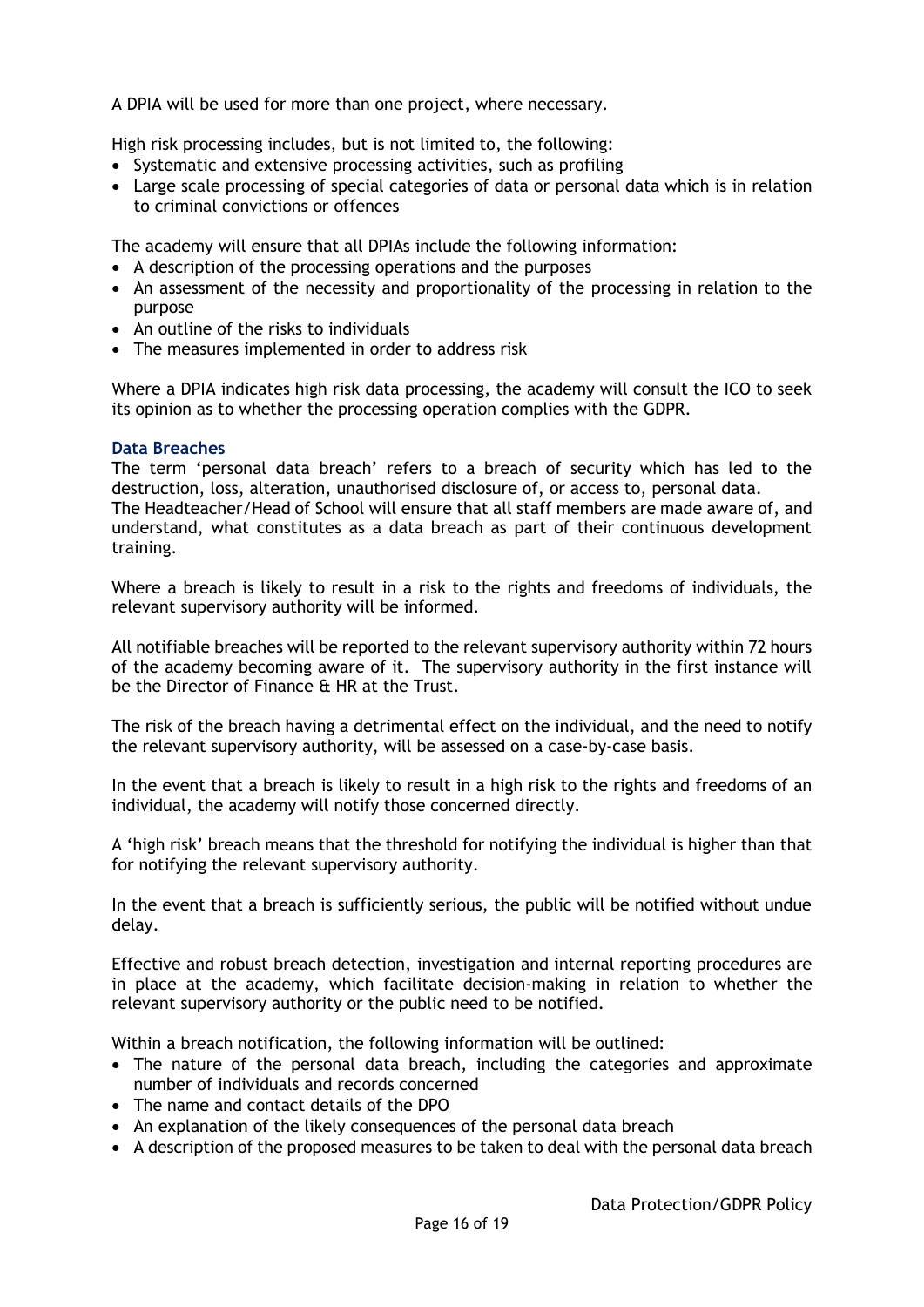• Where appropriate, a description of the measures taken to mitigate any possible adverse effects

Failure to report a breach when required to do so will result in a fine, as well as a fine for the breach itself.

#### <span id="page-16-0"></span>**Data Security**

Confidential paper records will be kept in a locked filing cabinet, drawer or safe, with restricted access.

Confidential paper records will not be left unattended or in clear view anywhere with general access.

Digital data is coded, encrypted or password-protected, both on a local hard drive and on a network drive that is regularly backed up off-site.

Where data is saved on removable storage or a portable device, the device will be kept in a locked filing cabinet, drawer or safe when not in use.

Memory sticks will not be used to hold personal information unless they are passwordprotected and fully encrypted.

All electronic devices are password-protected to protect the information on the device in case of theft.

Where possible, the academy enables electronic devices to allow the remote blocking or deletion of data in case of theft.

Staff and governors will not use their personal laptops or computers for academy purposes. All necessary members of staff are provided with their own secure login and password, and every computer regularly prompts users to change their password.

Emails containing sensitive or confidential information are password-protected if there are unsecure servers between the sender and the recipient.

Circular emails to parents are sent blind carbon copy (bcc), so email addresses are not disclosed to other recipients.

When sending confidential information by fax, staff will always check that the recipient is correct before sending.

Where personal information that could be considered private or confidential is taken off the premises either in electronic or paper format, staff will take extra care to follow the same procedures for security, eg keeping devices under lock and key. The person taking the information from the academy premises accepts full responsibility for the security of the data.

Before sharing data, all staff members will ensure:

- They are allowed to share it.
- That adequate security is in place to protect it.
- Who will receive the data has been outlined in a privacy notice.
- Under no circumstances are visitors allowed access to confidential or personal information. Visitors to areas of the academy containing sensitive information are supervised at all times.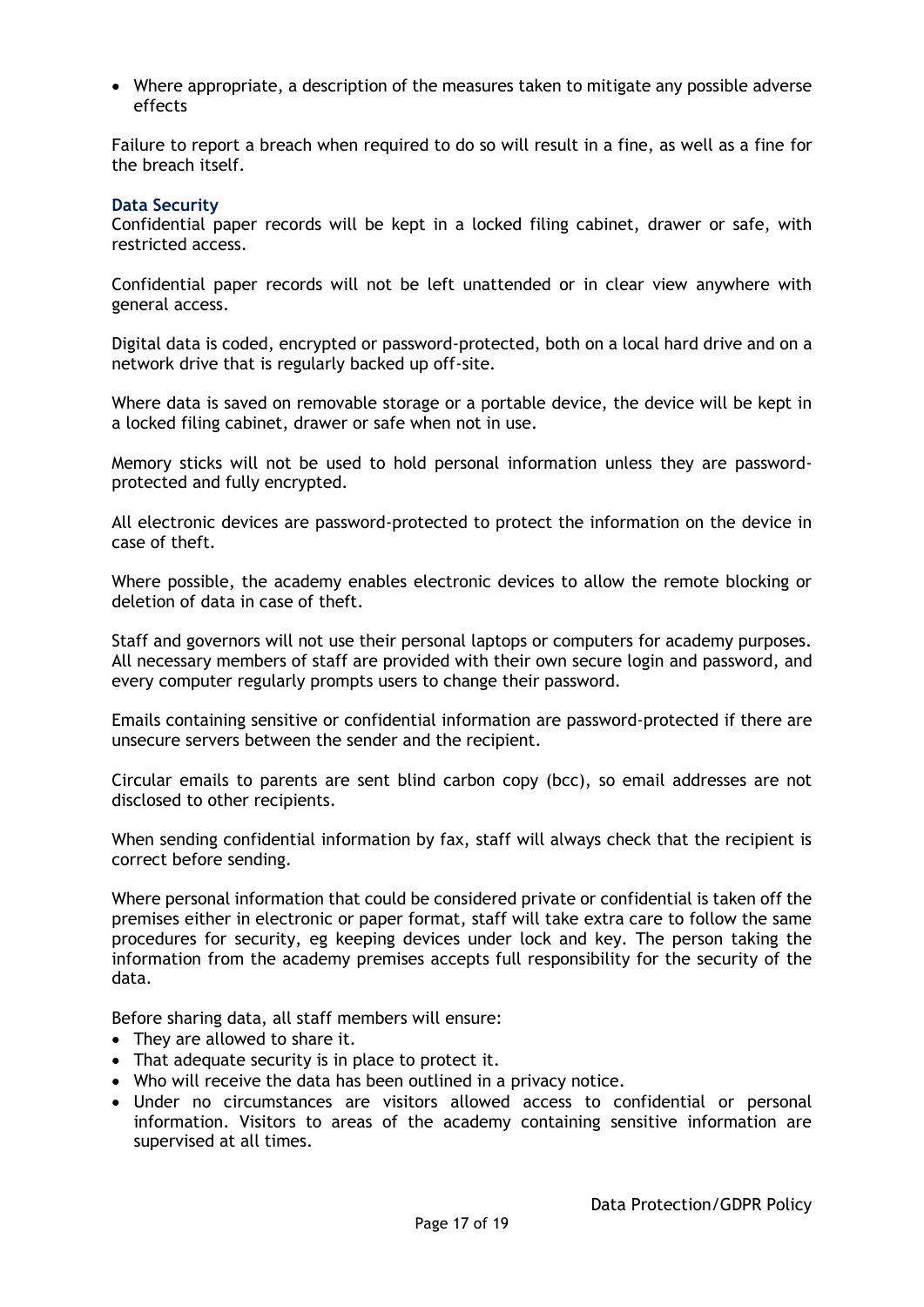• The physical security of the academy's buildings and storage systems, and access to them, is reviewed on a termly basis. If an increased risk in vandalism/burglary/theft is identified, extra measures to secure data storage will be put in place.

The academy takes its duties under the GDPR seriously and any unauthorised disclosure may result in disciplinary action.

The Headteacher/Head of School is responsible for continuity and recovery measures are in place to ensure the security of protected data.

#### <span id="page-17-0"></span>**Publication of Information**

The academy publishes a publication scheme on its website outlining classes of information that will be made routinely available, including:

- Policies and procedures
- Minutes of meetings
- Annual reports
- Financial information

#### <span id="page-17-1"></span>**CCTV and Photography**

The academy understands that recording images of identifiable individuals constitutes as processing personal information, so it is done in line with data protection principles.

The academy notifies all pupils, staff and visitors of the purpose for collecting CCTV images via notice boards, letters and email.

Cameras are only placed where they do not intrude on anyone's privacy and are necessary to fulfil their purpose.

All CCTV footage will be kept for six months for security purposes. The Headteacher/Head of School is responsible for keeping the records secure and allowing access.

The academy will always indicate its intentions for taking photographs of pupils and will retrieve permission before publishing them.

If the academy wishes to use images/video footage of pupils in a publication such as the academy website, prospectus, or recordings of academy plays, written permission will be sought for the particular usage from the parent of the pupil.

Precautions, as outlined in the Photography and Videos at Academy Policy, are taken when publishing photographs of pupils, in print, video or on the academy website.

Images captured by individuals for recreational/personal purposes, and videos made by parents for family use, are exempt from the GDPR.

#### <span id="page-17-2"></span>**Data Retention Period**

'In accordance with Article 5(1)(e) of the GDPR,data held about individuals will not be kept for longer than necessary for the purposes registered. It is the duty of the Trust/academy to ensure that obsolete data is properly erased.

Some educational records relating to former pupils or employees of the academy may be kept for an extended period for legal reasons, but also to enable the provision of references or academic transcripts.

Paper documents will be shredded or pulped, and electronic memories scrubbed clean or destroyed, once the data should no longer be retained.